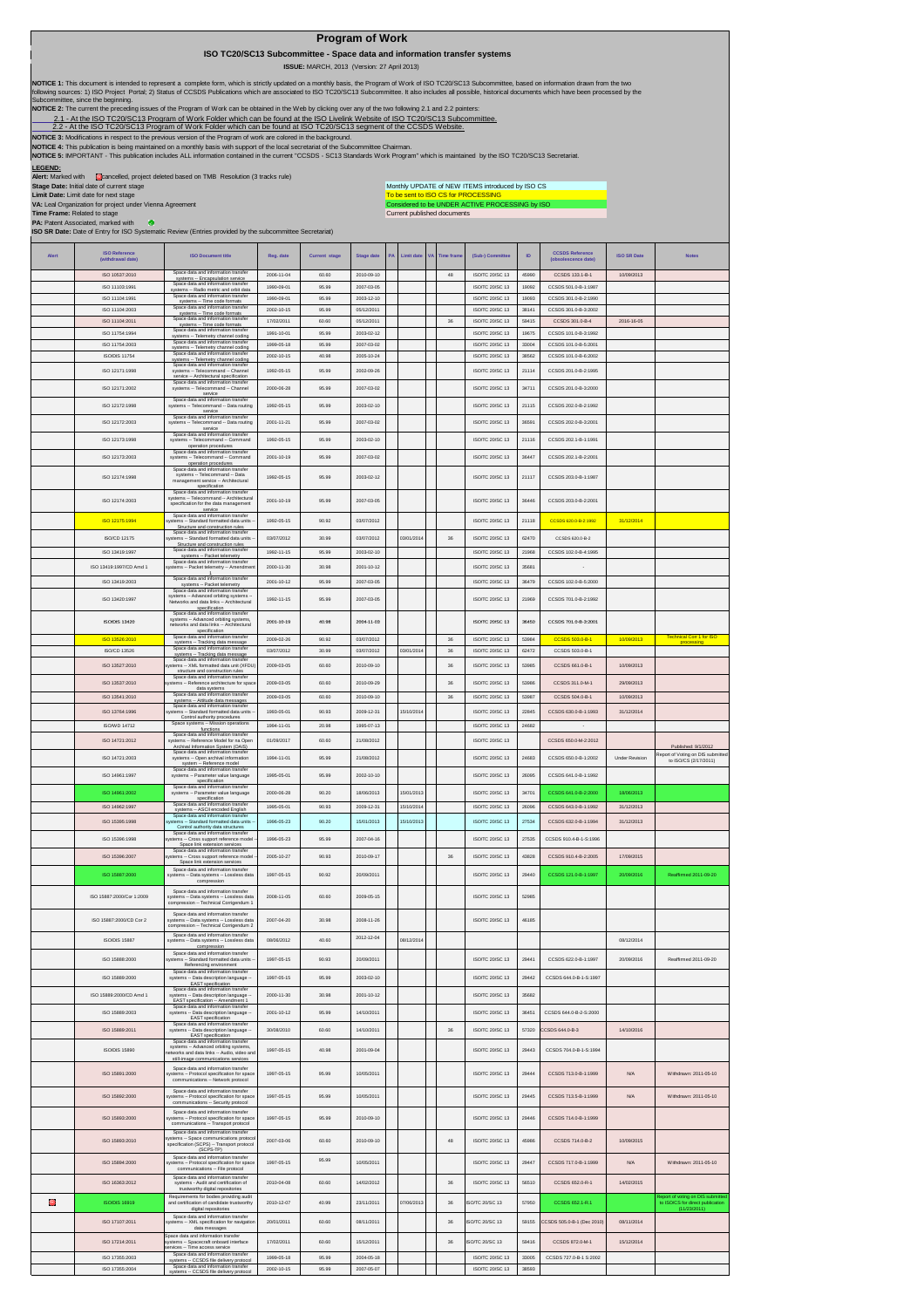| ISO 17355:2007            | Snana data and information transfer<br>systems -- CCSDS file delivery protocol                                        | 2005-10-27       | 90.92 | 2007-08-10 |                          | 36      | ISO/TC 20/SC 13        | 43829 | CCSDS 727.0-B-3 S: 2005    |                          |                                                                                           |
|---------------------------|-----------------------------------------------------------------------------------------------------------------------|------------------|-------|------------|--------------------------|---------|------------------------|-------|----------------------------|--------------------------|-------------------------------------------------------------------------------------------|
| ISO/CD 17355              | Space data and information transfer<br>systems -- CCSDS file delivery protocol                                        | 2007-08-10       | 30.98 | 2010-03-05 |                          | 48      | ISO/TC 20/SC 13        | 50246 | CCSDS 727.0-B-4: 2007      |                          |                                                                                           |
| ISO 17433:2001            | Space data and information transfer<br>systems -- Packet telemetry services                                           | 1998-06-30       | 95.99 | 2003-02-11 |                          |         | ISO/TC 20/SC 13        | 28460 | CCSDS 103.0-B-1 S:1996     |                          |                                                                                           |
| ISO 17433:2003            | Space data and info<br>systems -- Packet telemetry services                                                           | 2001-10-19       | 95.99 | 2007-03-05 |                          |         | ISO/TC 20/SC 13        | 36448 | CCSDS 103.0-B-2 S:2001     |                          |                                                                                           |
|                           | Rationale, Scenarios, and Requirements<br>for DTN in Space                                                            |                  |       |            |                          |         |                        |       | CCSDS 734.0-G-1 (Aug 2010) |                          | For ISO processing                                                                        |
| <b>ISO/DIS 17807</b>      | Space data and information transfer<br>systems -- Telemetry (TM) channel coding                                       | 11/10/2011       | 40.99 | 04/05/2012 | 11/04/2014               | 36      | ISO/TC 20/SC 13        | 60592 | CCSDS 735.1-B-1            | <b>Under Developme</b>   | Report of voting on DIS submitte<br>to ISO/CS for direct publication                      |
| <b>ISO/DIS 17808</b>      | profiles<br>Space data and information transfer<br>systems -- Telemetry (TM) channel coding                           | 11/10/2011       | 40.99 | 04/05/2012 | 11/04/2014               | 36      | ISO/TC 20/SC 13        | 60593 | CCSDS 131.4-M-1            | <b>Under Develop</b>     | (5/4/2012)<br>eport of voting on DIS submitted<br>to ISO/CS for direct publication        |
|                           | profiles<br>Space data and information transfer                                                                       |                  |       |            |                          |         |                        |       |                            |                          | (5/4/2012)<br>Report of voting on DIS submitted<br>to ISO/CS for direct publication       |
| <b>ISO/DIS 17809</b>      | systems - Delta-Differential One Way<br>Ranging (Delta-DOR) Operations                                                | 11/10/2011       | 40.99 | 04/05/2012 | 11/04/2014               | 36      | ISO/TC 20/SC 13        | 60594 | CCSDS 506.0-M-1            | <b>Under Developme</b>   | (5/4/2012)                                                                                |
|                           | Mission Operations Reference Model<br>Mission Operations Message Abstraction                                          |                  |       |            |                          |         |                        |       | CCSDS 520.1-M-1 (Jul 2010) |                          | For ISO processing                                                                        |
|                           | Layer<br>Space data and information transfer                                                                          |                  |       |            |                          |         |                        |       | CCSDS 520.0-B-1 (Sep 2010) |                          | For ISO processing                                                                        |
| <b>ISO/DIS 17810</b>      | systems - Data Transmission and PN<br>Ranging for 2 GHz CDMA Link via Data                                            | 11/10/2011       | 40.99 | 04/05/2012 | 11/04/2014               | 36      | ISO/TC 20/SC 13        | 60595 | CCSDS 415.1-B-1            | <b>Under Developme</b>   | Report of voting on DIS submitted<br>to ISO/CS for direct publication<br>(5/4/2012)       |
|                           | Relay Satellite<br>Flexible Advance Coding and Modulation                                                             |                  |       |            |                          |         |                        |       |                            |                          |                                                                                           |
| NP 17854                  | Scheme for High Rate Telemetry<br>Applications                                                                        | 16/05/2012       | 40.60 | 14/12/2012 | 16/11/2014               | ۰<br>36 | ISO/TC 20/SC 13        |       | CCSDS 131.2-B-1 (Mar 2012) | <b>Under Development</b> | SCCC patent resolved (1/2012)                                                             |
|                           | Space data and information transfer                                                                                   |                  |       |            |                          |         |                        |       |                            |                          |                                                                                           |
| <b>ISO/DIS 18201</b>      | systems -- Missions operations reference<br>model                                                                     | 07/03/2012       | 40.60 | 03/11/2012 | 07/09/2013               | 24      | ISO/TC: 20/SC: 13      |       | CCSDS 520.1-M-1 (Jul 2010) |                          |                                                                                           |
| <b>ISO/DIS 18202</b>      | Space data and information transfer                                                                                   | 07/03/2012       | 40.60 | 03/11/2012 | 07/09/2013               | 24      | ISO/TC: 20/SC: 13      |       | CCSDS 521.0-B-1 (Sep 2010) |                          |                                                                                           |
|                           | systems -- Mission operations message<br>abstraction layer                                                            |                  |       |            |                          |         |                        |       |                            |                          |                                                                                           |
| <b>ISO/DIS 18381</b>      | Space data and information transfer<br>systems -- Lossless multispectral and                                          | 08/06/2012       | 40.60 | 04/12/2012 | 08/12/2014               | 36      | ISO/TC 20/SC 13        |       | CCSDS 123.0-B-1 (May 2012) |                          |                                                                                           |
|                           | hyperspectral image compression                                                                                       |                  |       |            |                          |         |                        |       |                            |                          |                                                                                           |
| <b>ISO/DIS 18382</b>      | Space data and information transfer<br>systems -- Spacecraft onboard interface<br>services -- RFID-based inventory    | 08/06/2012       | 40.60 | 04/12/2012 | 08/12/2014               | 36      | ISO/TC 20/SC 13        |       | CSDS 882.0-M-1 (May 2012   |                          |                                                                                           |
|                           | management systems                                                                                                    |                  |       |            |                          |         |                        |       |                            |                          |                                                                                           |
| <b>ISO/DIS 18423</b>      | Pseudo-Noise (PN) Ranging Systems                                                                                     | 03/07/2012       | 40.60 | 12/11/2012 | 03/01/2015               | 36      | ISO/TC 20/SC 13        | 62447 | CCSDS 414.1-B-1            |                          |                                                                                           |
|                           |                                                                                                                       |                  |       |            |                          |         |                        |       |                            |                          |                                                                                           |
| <b>ISO/DIS 18424</b>      | XML Telemetric and Command Exchange<br>(XTCE)                                                                         | 03/07/2012       | 40.60 | 12/11/2012 | 03/01/2015               | 36      | ISO/TC 20/SC 13        | 62448 | CCSDS 660.0-B-1            |                          |                                                                                           |
|                           | Spacecraft Onboard Interface Services                                                                                 |                  |       |            |                          |         |                        |       |                            |                          |                                                                                           |
| <b>ISO/DIS 18425</b>      | Subnetwork Packet Service                                                                                             | 03/07/2012       | 40.60 | 12/11/2012 | 03/01/2015               | 36      | ISO/TC: 20/SC: 13      | 62449 | CCSDS 851.0-M-1            |                          |                                                                                           |
|                           | Spacecraft Onboard Interface Services                                                                                 |                  |       |            |                          |         |                        |       |                            |                          |                                                                                           |
| <b>ISO/DIS 18426</b>      | Subnetwork Memory Access Service                                                                                      | 03/07/2012       | 40.60 | 12/11/2012 | 03/01/2015               | 36      | <b>ISO/TC 20/SC 13</b> | 62450 | CCSDS 852.0-M-1            |                          |                                                                                           |
| <b>ISO/DIS 18427</b>      | Spacecraft Onboard Interface Services                                                                                 | 03/07/2012       | 40.60 |            |                          | 36      | <b>ISO/TC 20/SC 13</b> | 62451 | CCSDS 852.0-M-1            |                          |                                                                                           |
|                           | Subnetwork Synchronization Service                                                                                    |                  |       |            |                          |         |                        |       |                            |                          |                                                                                           |
| <b>ISO/DIS 18428</b>      | Spacecraft Onboard Interface Services                                                                                 | 03/07/2012       | 40.60 | 12/11/2012 | 03/01/2015               | 36      | ISO/TC 20/SC 13        | 62452 | CCSDS 854.0-M-1            |                          |                                                                                           |
|                           | Subnetwork Device Discovery Service                                                                                   |                  |       |            |                          |         |                        |       |                            |                          |                                                                                           |
| <b>ISO/DIS 18438</b>      | Spacecraft Onboard Interface Services<br>Subnetwork Test Service                                                      | 03/07/2012       | 40.60 | 12/11/2012 | 03/01/2015               | 36      | ISO/TC 20/SC 13        | 62453 | CCSDS 855.0-M-1            |                          |                                                                                           |
|                           |                                                                                                                       |                  |       |            |                          |         |                        |       |                            |                          |                                                                                           |
| <b>ISO/DIS 18439</b>      | Space Communication Cross Support<br>Service Management -- Service<br>Specification                                   | 03/07/2012       | 40.60 | 12/11/2012 | 03/01/2015               | 36      | ISO/TC 20/SC 13        | 62454 | CCSDS 910.11-M-1           |                          |                                                                                           |
|                           |                                                                                                                       |                  |       |            |                          |         |                        |       |                            |                          |                                                                                           |
| <b>ISO/DIS 18440</b>      | Space Link Extension -- Internet Protoco<br>for Transfer Services                                                     | 03/07/2012       | 40.60 | 12/11/2012 | 03/01/2015               | 36      | <b>ISO/TC 20/SC 13</b> | 62455 | CCSDS 913.1-B-1            |                          |                                                                                           |
|                           | Space Link Extension -- Application                                                                                   |                  |       |            |                          |         |                        |       |                            |                          |                                                                                           |
| <b>ISO/DIS 18441</b>      | Program Interface for Transfer Services<br>Core Specification                                                         | 03/07/2012       | 40.60 | 12/11/2012 | 03/01/2015               | 36      | <b>ISO/TC 20/SC 13</b> | 62456 | CCSDS 914.0-M-1            |                          |                                                                                           |
|                           | Space Link Extension -- Application                                                                                   |                  |       |            |                          |         |                        |       |                            |                          |                                                                                           |
| <b>ISO/DIS 18442</b>      | Program Interface for Return All Frames<br>Service                                                                    | 03/07/2012       | 40.60 | 12/11/2012 | 03/01/2015               | 36      | ISO/TC 20/SC 13        | 62457 | CCSDS 915.1-M-1            |                          |                                                                                           |
| <b>ISO/DIS 18443</b>      | Space Link Extension -- Application<br>Program Interface for Return Channel                                           | 03/07/2012       | 40.60 | 12/11/2012 | 03/01/2015               | 36      | ISO/TC 20/SC 13        | 62458 | CCSDS 915.2-M-1            |                          |                                                                                           |
|                           | Frames Service                                                                                                        |                  |       |            |                          |         |                        |       |                            |                          |                                                                                           |
| <b>ISO/DIS 18444</b>      | Space Link Extension -- Application<br>Program Interface for Return Operational                                       | 03/07/2012       | 40.60 | 12/11/2012 | 03/01/2015               | 36      | ISO/TC 20/SC 13        | 62459 | CCSDS 915.5-M-1            |                          |                                                                                           |
|                           | Control Fields Service                                                                                                |                  |       |            |                          |         |                        |       |                            |                          |                                                                                           |
| <b>ISO/DIS 18445</b>      | Space Link Extension -- Application<br>Program Interface for the Forward CLTU<br>Service                              | 03/07/2012       | 40.60 | 12/11/2012 | 03/01/2015               | 36      | ISO/TC 20/SC 13        | 62460 | CCSDS 916.1-M-1            |                          |                                                                                           |
|                           | Space Link Extension -- Application                                                                                   |                  |       |            |                          |         |                        |       |                            |                          |                                                                                           |
| <b>ISO/DIS 18446</b>      | Program Interface for the Forward Space<br>Packet Service                                                             | 03/07/2012       | 40.60 | 12/11/2012 | 03/01/2015               | 36      | ISO/TC: 20/SC: 13      | 62461 | CCSDS 916.3-M-1            |                          |                                                                                           |
| ISO 20652:2006            | Space data and information transfer<br>systems -- Producer-archive interface -                                        | 2003-04-10       | 90.93 | 2009-06-30 | 15/04/2014               |         | ISO/TC 20/SC 13        | 39577 | CCSDS 651.0-M-1:2004       | 30/06/2014               |                                                                                           |
|                           | Methodology abstract standard                                                                                         |                  |       |            |                          |         |                        |       |                            |                          |                                                                                           |
| ISO 21459:2006            | Space data and information transfer<br>tems -- Proximity-1 space link protocol<br>Coding and synchronization sublayer | 2004-01-09       | 90.93 | 2009-12-31 | 15/10/2014               | 48      | ISO/TC 20/SC 13        | 40247 | CCSDS 211.2-B-1:2003       | 31/12/2014               |                                                                                           |
|                           | Space data and information transfer                                                                                   |                  |       |            |                          |         |                        |       |                            |                          |                                                                                           |
| ISO 21460:2006            | stems -- Proximity-1 space link protocol<br>Physical layer                                                            | 2004-01-09       | 95.99 | 2007-10-10 |                          | 48      | ISO/TC: 20/SC: 13      | 40248 | CCSDS 211.1-B-1            |                          |                                                                                           |
| ISO 21460-2007            | Space data and information transfer<br>stems -- Proximity-1 space link protocol -<br>Physical layer                   | 2006-09-12       | 90.93 | 20/09/2011 |                          | 36      | ISO/TC 20/SC 13        | 44999 | CCSDS 211 1-B-3:2006       | 2009/2016                | Reaffirmed 2011-09-20                                                                     |
|                           | Space data and information transfer                                                                                   |                  |       |            |                          |         |                        |       |                            |                          |                                                                                           |
| ISO 21961:2003            | systems -- Data entity dictionary<br>specification language (DEDSL) -- Abstra                                         | 2001-06-29       | 90.20 | 2008-06-30 | 15/04/2013               |         | ISO/TC 20/SC 13        | 36036 | CCSDS 647.1-B-1:2001       | 30/06/2013               |                                                                                           |
|                           | syntax<br>Space data and information transfer<br>systems - Data entity dictionary                                     |                  |       |            |                          |         |                        |       |                            |                          |                                                                                           |
| ISO 21962:2003            | specification language (DEDSL) -- PVL                                                                                 | 2001-06-29       | 90.20 | 2008-06-30 | 15/04/2013               |         | ISO/TC 20/SC 13        | 36037 | CCSDS 647.2-B-1:2001       | 30/06/2013               |                                                                                           |
| ISO 22641:2005            | Space data and information transfer<br>ystems -- TM (telemetry) synchronizatio                                        | 2001-10-12       | 95.99 | 13/07/2012 |                          | ۰       | ISO/TC 20/SC 13        | 36375 | CCSDS 131.0-B-1:2003       |                          | atent Policy & Declaration Form<br>(CalTech) submitted to ISO on                          |
|                           | and channel coding                                                                                                    |                  |       |            |                          |         |                        |       |                            |                          | 7/8/2011; DIS text submitted to<br>ISO/CS (10/11/11)                                      |
| ISO 22641-2012            | Space data and information transfer<br>vstems -- TM (telemetry) synchronizatio<br>and channel coding                  | 11/10/2011       | 60.60 | 13/07/2012 |                          |         |                        |       | CCSDS 131.1-B-2            |                          |                                                                                           |
| ISO 22642:2005            | Space data and information transfer<br>systems -- TC (telecommand)                                                    | 2001-10-12       |       |            |                          | 36      | ISO/TC 20/SC 13        | 60590 |                            |                          |                                                                                           |
|                           |                                                                                                                       |                  | 90.92 | 28/06/2012 |                          |         | ISO/TC 20/SC 13        | 36376 | CCSDS 231.0-B-1:2003       |                          |                                                                                           |
| ISO 22642:2005/Cor 1:2007 | synchronization and channel codin<br>Space data and information transfe                                               |                  |       |            |                          |         |                        |       |                            |                          | $\begin{array}{c} \text{CCSDS Cor. 1 = Sep. '03; ISO} \\ \text{Cor. 1 = '07} \end{array}$ |
|                           | systems -- TC (telecommand)<br>synchronization and channel coding                                                     | 2007-08-21       | 60.60 | 2007-10-03 |                          |         | ISO/TC: 20/SC: 13      | 50342 |                            |                          |                                                                                           |
|                           | Technical Corrigendum 1<br>Space data and inform<br>ation transfe                                                     |                  |       |            |                          |         |                        |       |                            |                          |                                                                                           |
| <b>ISO/NP 22642</b>       | systems -- TC (telecommand)<br>ynchronization and channel coding<br>Space data and information transfer               | 28/06/2012       | 10.99 | 28/06/2012 | 28/12/2013               | 36      | ISO/TC 20/SC 13        | 62446 |                            |                          |                                                                                           |
| ISO 22643:2003            | systems -- Data entity dictionary<br>specification language (DEDSL) --                                                | 2001-07-20       | 90.93 | 2009-04-01 | 15/04/2014               |         | ISO/TC 20/SC 13        | 36377 | CCSDS 647.3-B-1:2002       | 01/04/2014               |                                                                                           |
|                           | XML/DTD Syntax<br>Space data and information transfer                                                                 |                  |       |            |                          |         |                        |       |                            |                          | ISO designation changed to ISO                                                            |
| ISO 22644:2006            | systems -- Orbit data messages<br>Space data and information transfer                                                 | 19/05/2005       | 95.99 | 13/07/2012 |                          | $36\,$  | ISO/TC 20/SC 13        | 42722 | CCSDS 502.0-B-1            |                          | 26900 under SC 14 work program                                                            |
| ISO/CD 22644              | systems -- Orbit data messages<br>Space data and information transfer                                                 | 12/10/2001       | 30.98 | 03/11/2004 |                          |         | ISO/TC 20/SC 13        | 36379 |                            |                          |                                                                                           |
| ISO 22645:2005            | systems -- TM (telemetry) space data link<br>protocol                                                                 | 2001-10-12       | 90.20 | 2008-12-31 | 15/10/2013               |         | ISO/TC 20/SC 13        | 36380 | CCSDS 132.0-B-1:2003       | 31/12/2013               |                                                                                           |
| ISO 22646:2005            | Space data and information transfer<br>systems -- Space packet protocol                                               | 2001-10-12       | 90.92 | 03/07/2012 |                          |         | ISO/TC 20/SC 13        | 36381 | CCSDS 133.0-B-1:2003       | 31/12/3013               | For ISO processing                                                                        |
| ISO/CD 22646              | Space data and information transfer<br>systems -- Space packet protocol                                               | 03/07/2012       | 30.99 | 03/07/2012 | 03/01/2014               | 36      | ISO/TC 20/SC 13        | 62471 |                            |                          |                                                                                           |
| ISO 22647:2006            | Space data and information transfer<br>systems - Space link identifiers                                               | 2001-10-12       | 95.99 | 2010-09-10 |                          |         | ISO/TC 20/SC 13        | 36383 | CCSDS 135.0-B-1:2002       |                          |                                                                                           |
| ISO 22647:2010            | Space data and information transfer<br>systems -- Space link identifiers<br>Space data and information transfer       | 2007-03-14       | 60.60 | 2010-09-10 |                          | 48      | ISO/TC 20/SC 13        | 45987 | CCSDS 135.0-B-3            |                          |                                                                                           |
| ISO 22663:2006            | ystems -- Proximity-1 space link protoco<br>Data link layer                                                           | 2001-10-12       | 95.99 | 2007-10-10 |                          |         | ISO/TC 20/SC 13        | 36386 | CCSDS 211.0-B-3:2004       |                          |                                                                                           |
| ISO 22663:2007            | Space data and information transfer<br>stems -- Proximity-1 space link protoco                                        | 2006-09-12       | 90.93 | 20/09/2011 |                          | 36      | ISO/TC 20/SC 13        | 45000 | CCSDS 211.0-B-4            | 20/09/2016               | Reaffirmed 2011-09-20                                                                     |
|                           | Data link layer<br>Space data and information transfer                                                                |                  |       |            |                          |         |                        |       |                            |                          |                                                                                           |
| ISO 22664:2005            | systems -- TC (telecommand) space data                                                                                | $2001 - 10 - 12$ | 50.00 | 14/03/2012 |                          |         | ISO/TC 20/SC 13        | 36389 | CCSDS 232.0-B-1:2003       |                          | For DIS text submission                                                                   |
| <b>ISO/NP 22664</b>       | link protocol<br>Space data and information transfer<br>systems -- TC (telecommand) space data<br>link protocol       | 07/03/2012       | 40.60 | 10/11/2012 | 07/09/2014               | 36      | ISO/TC 20/SC 13        | 61746 | CCSDS 232.0-B-2            |                          |                                                                                           |
| ISO 22666:2005            | Space data and information transfer<br>systems -- AOS (advanced orbiting                                              | 2001-10-12       | 95.99 | 2007-08-15 |                          |         | ISO/TC 20/SC 13        | 36391 | CCSDS 732.0-B-1:2003       |                          |                                                                                           |
|                           | systems) space data link protoco<br>Space data and information transfer                                               |                  |       |            |                          |         |                        |       |                            |                          |                                                                                           |
| ISO 22666:2007            | systems -- AOS (advanced orbiting<br>systems) space data link protocol                                                | 2006-06-23       | 90.60 | 17/12/2010 |                          | $36\,$  | ISO/TC 20/SC 13        | 44866 | CCSDS 732.0-B-2            | 15/08/2012               |                                                                                           |
| <b>ISO/CD 22666</b>       | Space data and information transfer<br>systems -- AOS (advanced orbiting                                              | 22/09/2011       | 30.98 | 18/10/2011 | 2013-03-22<br>Cancellati | 36      | ISO/TC 20/SC 13        | 60519 |                            |                          |                                                                                           |
|                           | systems) space data link protocol                                                                                     |                  |       |            | date: 201<br>$09 - 22$   |         |                        |       |                            |                          |                                                                                           |
| ISO 22667:2005            | Space data and information transfer<br>systems -- Communication operations                                            | 2001-10-12       | 90.92 | 14/03/2012 |                          |         | ISO/TC 20/SC 13        | 36392 | CCSDS 232.1-B-1:2003       | 31/12/2013               | For DIS text submission                                                                   |
| <b>ISO/NP 22667</b>       | Procedure-1<br>Space data and information transfer<br>systems -- Communication operations                             | 07/03/2012       | 50.00 | 07/03/2013 | 07/09/2014               | 36      | ISO/TC 20/SC 13        | 61747 | CCSDS 232.1-B-2            |                          |                                                                                           |
|                           | Procedure-1<br>Space data and information transfe                                                                     |                  |       |            |                          |         |                        |       |                            |                          |                                                                                           |
| <b>ISO/WD 22668</b>       | systems -- Space link extension (SLE) -<br>Service management specification                                           | 2001-10-12       | 50.00 | 07/03/2007 |                          |         | ISO/TC 20/SC 13        | 36393 |                            |                          |                                                                                           |
| ISO 22669:2003            | Space data and information transfer<br>systems -- Space link extension (SLE) -                                        | 2001-10-12       | 95.99 | 2007-01-26 |                          |         | ISO/TC 20/SC 13        | 36394 | CCSDS 911.1-B-1:2002       |                          |                                                                                           |
| ISO 22669:2007            | Return-all-frames service<br>Space data and information tra<br>transfe<br>systems -- Space link extension (SLE) -     | 2004-12-08       | 90.92 | 14/03/2012 |                          | 36      | ISO/TC 20/SC 13        | 43442 | CCSDS 911.1-B-2            |                          | For DIS text submission                                                                   |
|                           | Return-all-frames service<br>Space data and information transfer                                                      |                  |       |            |                          |         |                        |       |                            |                          |                                                                                           |
| ISO/NP 22669              | ms -- Space link extension (SLE) -<br>syste<br>Return-all-frames service                                              | 07/03/2012       | 40.60 | 10/11/2012 | 07/09/2014               | $36\,$  | <b>ISO/TC 20/SC 13</b> | 61743 | CCSDS 911.1-B-3            |                          |                                                                                           |
| ISO 22670:2006            | Space data and information transfer<br>systems -- Space link extension (SLE) -<br>Return-channel-frames service       | 2001-10-12       | 90.92 | 14/03/2012 |                          |         | ISO/TC 20/SC 13        | 36395 | CCSDS 911.2-B-1:2004       |                          | For DIS text submission                                                                   |
| <b>ISO/NP 22670</b>       | Space data and information transfer<br>systems -- Space link extension (SLE) -<br>Return-channel-frames service       | 07/03/2012       | 40.60 | 10/11/2012 | 07/09/2014               | $36\,$  | ISO/TC 20/SC 13        | 61744 | CCSDS 911.2-B-2            |                          |                                                                                           |